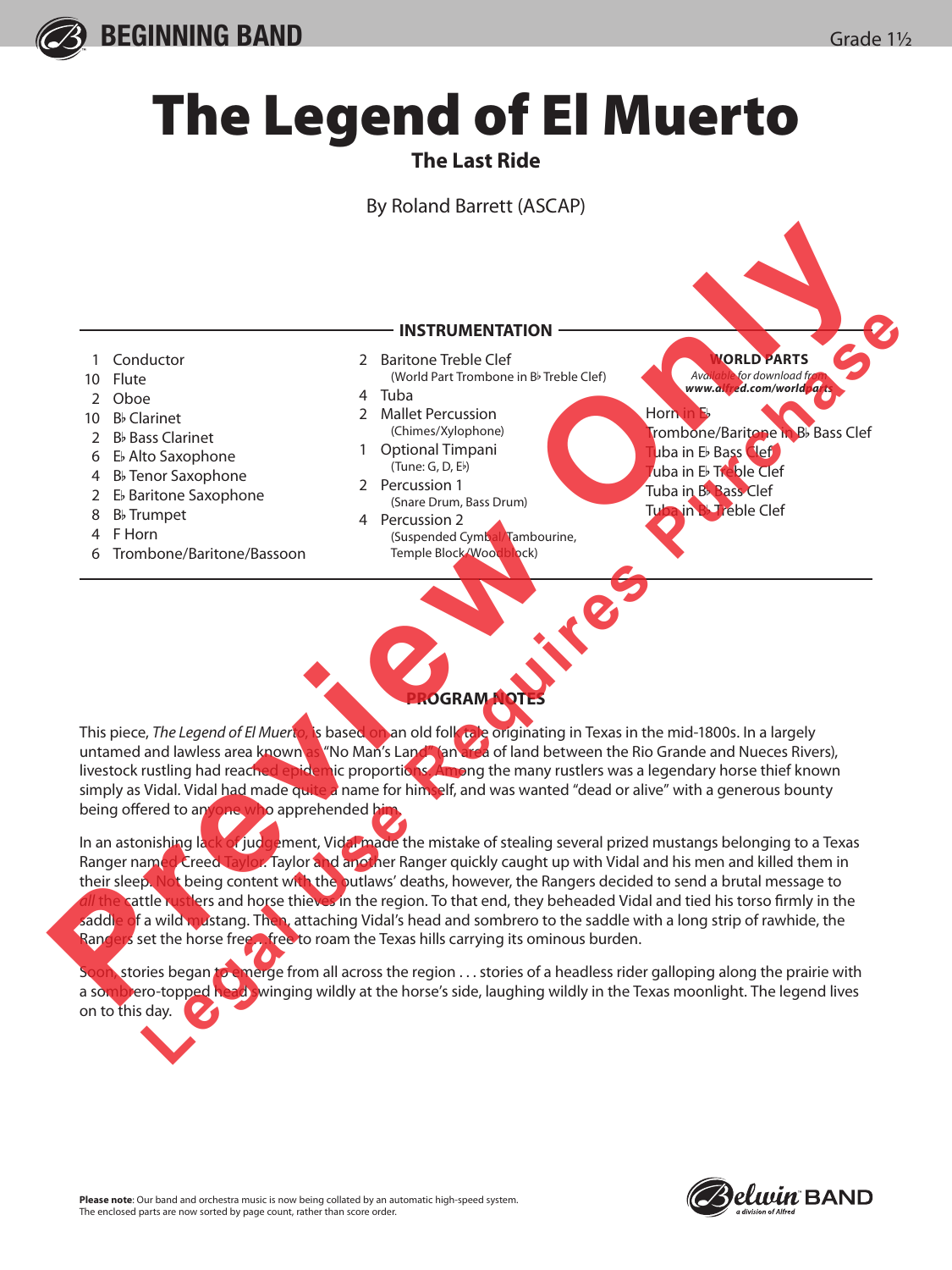## **NOTES TO THE CONDUCTOR**

After a dramatic crescendo in measures 1–2, measures 3 and 4 (and all similar spots) should be played with a sharply articulated and forceful marcato.

The ensemble should work to really emphasize the crescendo-decrescendo "rise-and-fall" effer in measures 5 and 6 (and all similar passages). At the same time, the audience should be able to easily hear the temple block's evocation of a galloping horse. (Note: while only one temple block is required, two may also be used, with the alternation of high vs. low left to the discretion of the director. Also, if a temple block is not available, a woodblock may be substituted.)

All players should focus on dropping the dynamic level to a true *piano* in measure 41, then executing a crescendo to a true *forte* on the downbeat of measure 44. Players should be encouraged to take a good breath, then carefully sustain, support, and crescendo while still listening carefully to their intonation.

The aleatoric passage in measures 45–51 requires a bit of explanation: Within each section of instruments, begin with one player, then quickly add in all the players in that section. Each person repeats the four-note cell as many times as possible in the given time frame. The four notes may be played as quickly or as slowly as each player wishes, in any rhythmic configuration, and with any articulation the player wishes. No two players should sound the same. As each person repeats the cell as many times as possible, as more and more players are added, and as the crescendo builds, the overall effect should be ominous, menacing, and absolutely chaotic! Finally, work to make sure that everyone finis<mark>hes up on ti</mark>me and arrives together on the downbeat of measure 52. **Previously of the straight of the control of the control of the control of the control of the control of the control of the control of the control of the control of the control of the control of the control of the control Legach Constrainer Constrainer Constrainer Constrainer Constrainer Constrainer Constrainer Constrainer Constrainer Constrainer Constrainer Constrainer Constrainer Constrainer Constrainer Constrainer Constrainer Constraine** 

Lastly, the trumpet solo in measure 71 is intended to be a sound effect, imitating a horse "whinny." The best way to explain this effect is simply to refer you to the final passage of *Sleigh Ride*, that famous seasonal favorite by Leroy Anderson.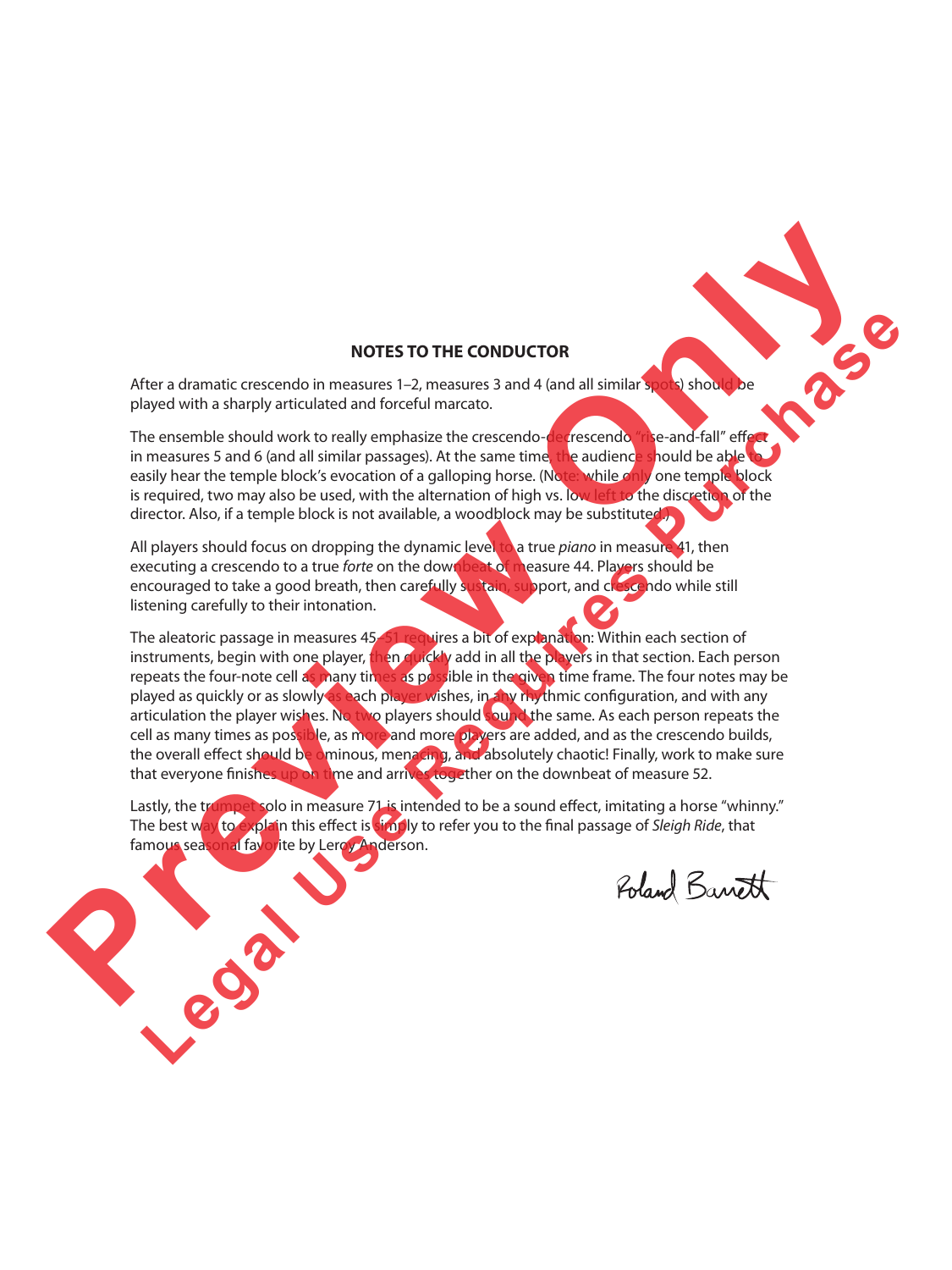## **The Legend of El Muerto**

FULL SCORE The Last Ride Approx. Duration - 2:15

By Roland Barrett (ASCAP)



© 2017 BELWIN-MILLS PUBLISHING CORP., a division of ALFRED MUSIC All Rights Reserved including Public Performance

mp3<br>( ၂) Purchase a full-length<br>performance recording!<br>**alfred.com/downloads**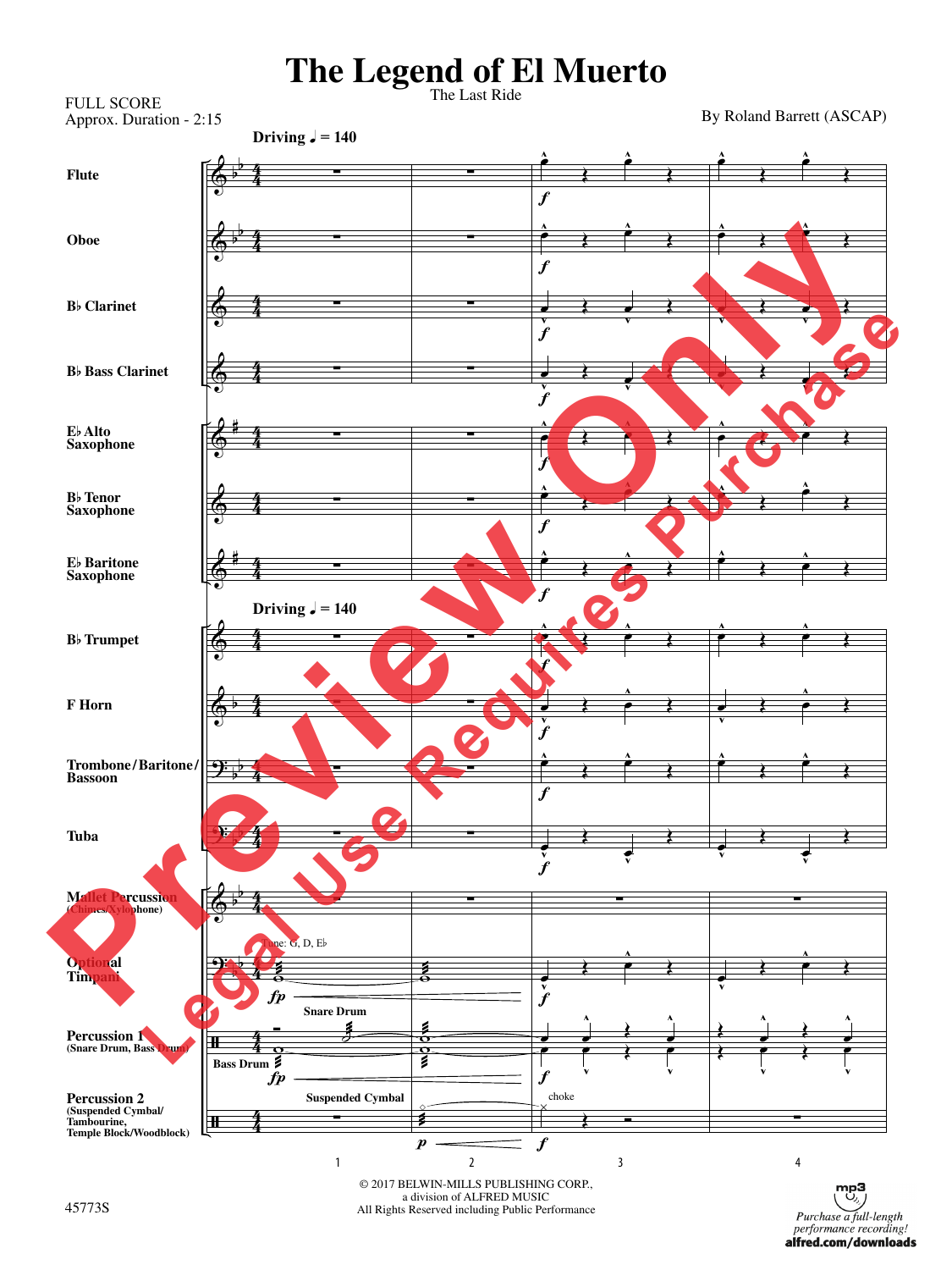œ^ œ^ œ^ œ^ œ b e e be œ œn œ œ b Œ Œ Œ Œ **Fl.** &&&&&&&&&??&?ãã ƒƒƒƒƒƒ  $\boldsymbol{f}$  $f$   $\overline{f}$   $\overline{f}$   $\overline{f}$   $\overline{f}$   $\overline{f}$   $\overline{f}$   $\overline{f}$   $\overline{f}$   $\overline{f}$   $\overline{f}$   $\overline{f}$   $\overline{f}$   $\overline{f}$   $\overline{f}$   $\overline{f}$   $\overline{f}$   $\overline{f}$   $\overline{f}$   $\overline{f}$   $\overline{f}$   $\overline{f}$   $\overline{f}$   $\overline{f}$   $\overline{f}$   $\boldsymbol{f}$ ff de ferste de ferste de ferste de ferste de ferste de ferste de ferste de ferste de ferste de ferste de ferste de ferste de ferste de ferste de ferste de ferste de ferste de ferste de ferste de ferste de ferste de ferste Ĥ ff œ^  $\triangle$  $\triangleq$  $\frac{1}{\epsilon}$ b b  $\frac{1}{\sqrt{2}}$  $\frac{1}{\sqrt{2}}$ Œ Œ Œ Œ **Ob.** A ƒƒƒƒƒ **Preview Only 2019** Œ Œ Œ Œ **Cl.** œv œv œv œv œ œ œ# œn œ œ# **Legal Use Requires Purchase** $\mathbf{\hat{z}}$ ∑ Œ Œ Œ Œ **B. Cl.** œv œv œv **L** œv ##bb  $\frac{\lambda}{\rho}$ <sup>Œ</sup> œN ^  $\frac{1}{\epsilon}$ œ^ œ  $e$   $\frac{4}{3}e$   $\frac{1}{2}e$ œ œ# œ œ Œ Œ Œ **A. Sax.** œ^ œ^ œ^ œ^  $rac{1}{\sqrt{1-\frac{1}{\sqrt{1-\frac{1}{\sqrt{1-\frac{1}{\sqrt{1-\frac{1}{\sqrt{1-\frac{1}{\sqrt{1-\frac{1}{\sqrt{1-\frac{1}{\sqrt{1-\frac{1}{\sqrt{1-\frac{1}{\sqrt{1-\frac{1}{\sqrt{1-\frac{1}{\sqrt{1-\frac{1}{\sqrt{1-\frac{1}{\sqrt{1-\frac{1}{\sqrt{1-\frac{1}{\sqrt{1-\frac{1}{\sqrt{1-\frac{1}{\sqrt{1-\frac{1}{\sqrt{1-\frac{1}{\sqrt{1-\frac{1}{\sqrt{1-\frac{1}{\sqrt{1-\frac{1}{\sqrt{1-\frac{1}{\sqrt{1-\frac{1}{$ Œ Œ Œ Œ **T. Sax.**  $\overline{\mathbf{o}}$  $f$  and  $f$  and  $f$  and  $f$  and  $f$ œ^ œ^  $\frac{1}{2}$  $\frac{1}{\epsilon}$ ∑∑ Œ Œ Œ Œ **Bar. Sax.**  $\overrightarrow{e}$   $\overrightarrow{e}$ œ^  $\frac{1}{\epsilon}$  $\frac{1}{\epsilon}$  $\frac{1}{\epsilon}$ Œ Œ Œ Œ **Tpt.**  $\frac{1}{\epsilon}$  $\frac{1}{\epsilon}$ Œ Œ Œ Œ **Hn.**  $\frac{1}{\sqrt{2}}$  $\frac{1}{\nu}$ e  $\overline{\mathbf{o}}$ œ^ œ^ œ^ œ^ b **Tbn. /Bar. /** ∑∑ Œ Œ Œ Œ **Bsn.** b **Tuba** œv Œ Ó Œ Œ Œ Œ b œv œv œv œv **Chimes** b **Mlt. Per** b  $\frac{1}{\sqrt{2}}$ ∑ ∑  $\overline{\mathbf{e}}$ f  $\frac{\lambda}{\epsilon}$  $\frac{\lambda}{\epsilon}$ b ævende en de la de la de la de la de la de la de la de la de la de la de la de la de la de la de la de la de ∑ Œ Œ Œ Œ **Timp.** b œv œv  $\frac{1}{\epsilon}$  $\frac{1}{\epsilon}$  $\frac{1}{\epsilon}$  $\frac{1}{\epsilon}$ Œ Œ Œ Ͼ œ <u>i</u> Œ **Perc. 1**  $\mathbf{H}$ e<br>V e<br>C<br>v e<br>C<br>v e<br>C<br>v Œ Œ Œ Œ  $p<$ **Temple Block** —<br>7  $\frac{1}{\sqrt{25}}$ **Perc. 2** <sup>5</sup> <sup>œ</sup> <sup>œ</sup> <sup>œ</sup> <sup>œ</sup> <sup>œ</sup> <sup>œ</sup> <sup>œ</sup> œ œ œ œ œ  $\bf{H}$  $\frac{X}{6}$ f  $\cdot$   $\boldsymbol{p}$  $\boldsymbol{p}$ 

 $\overline{7}$ 

 $\,8\,$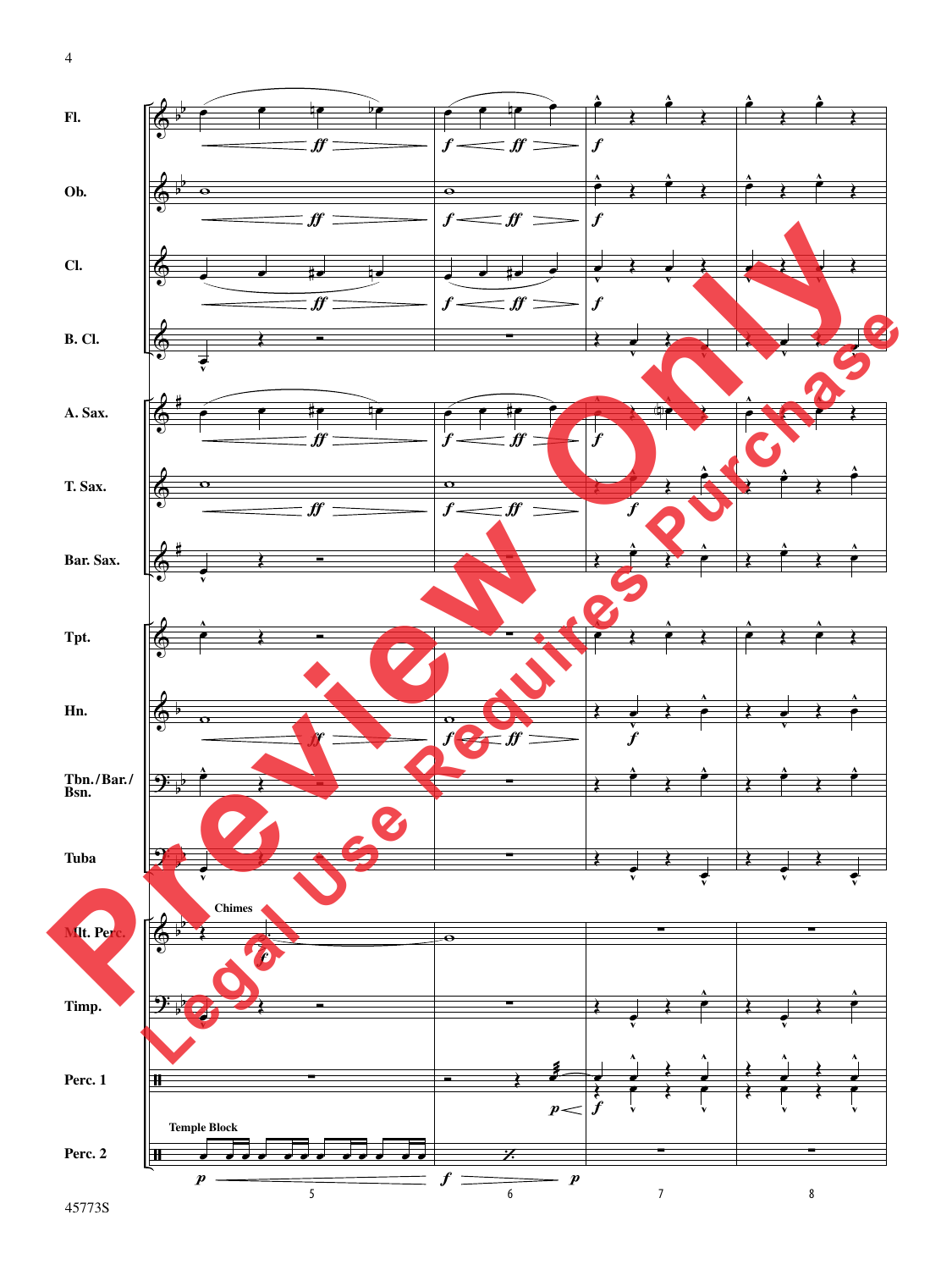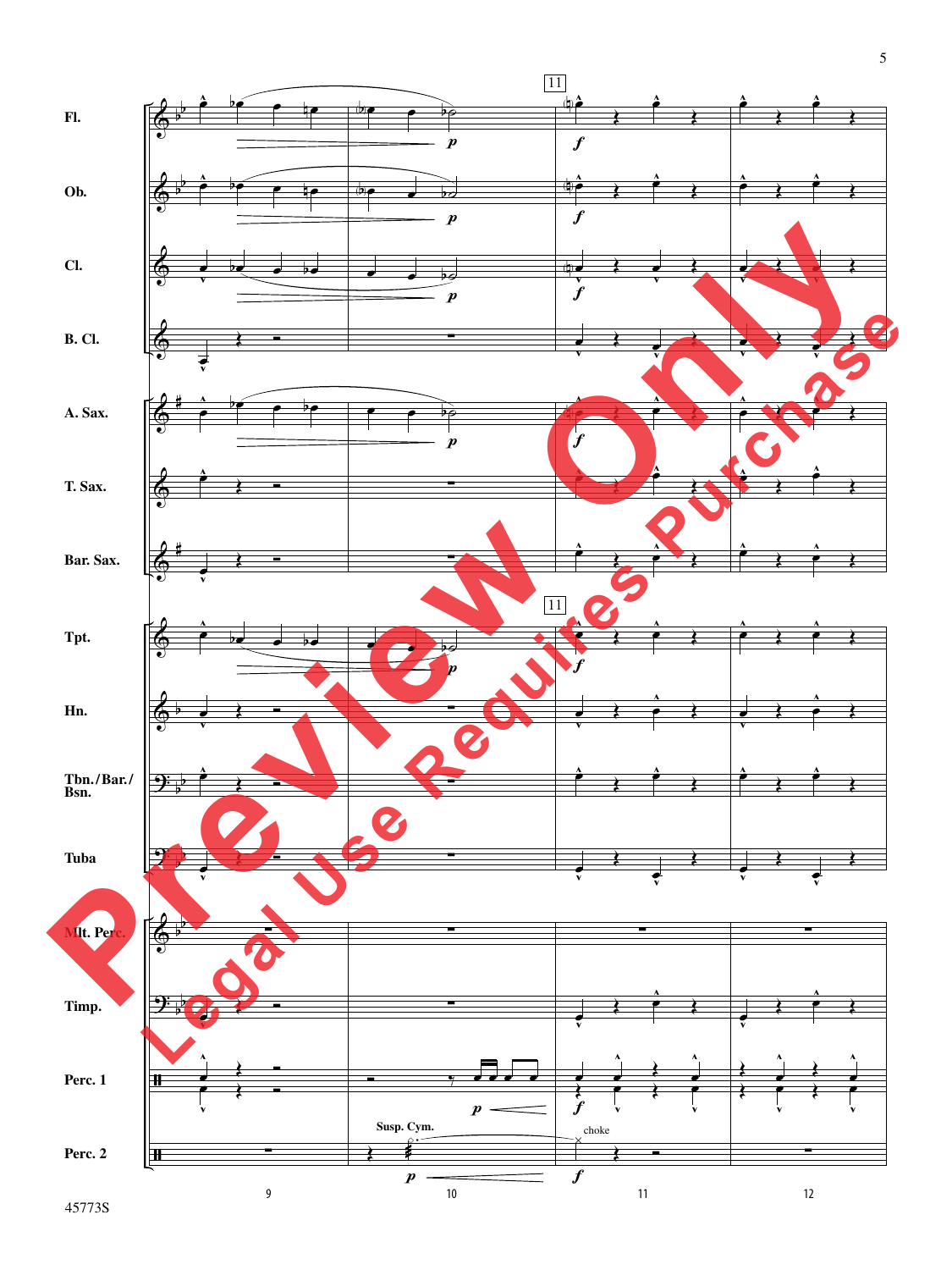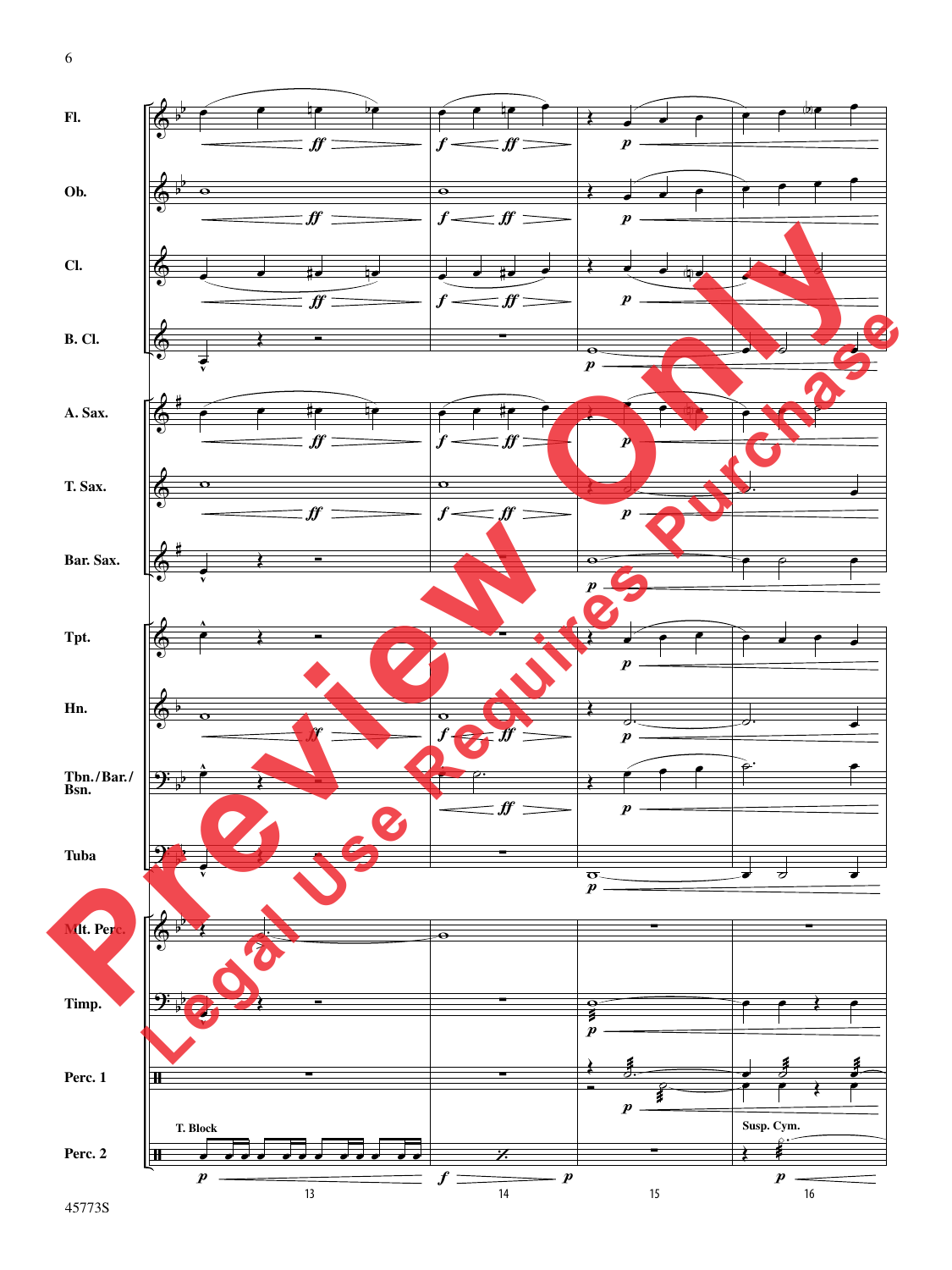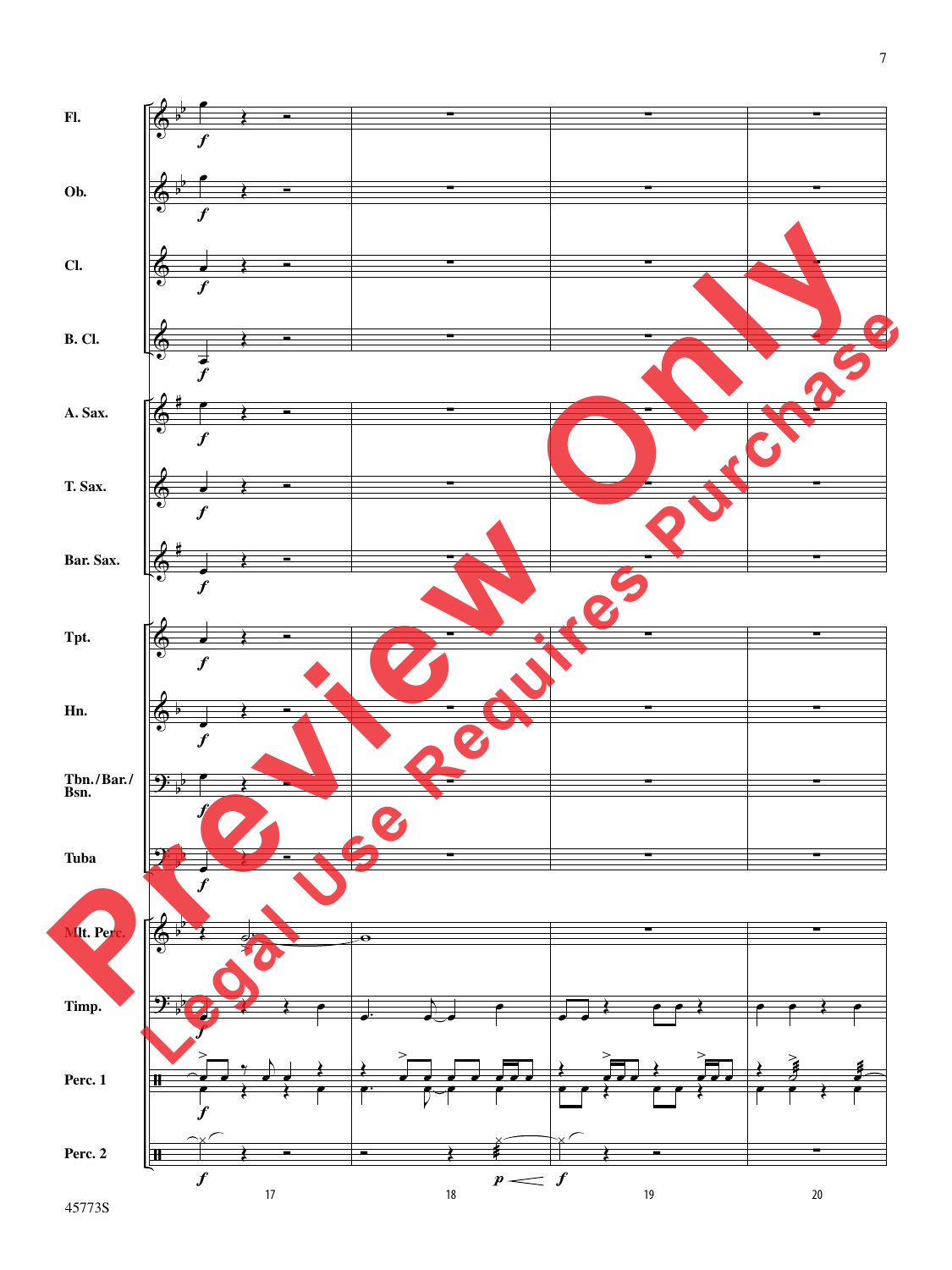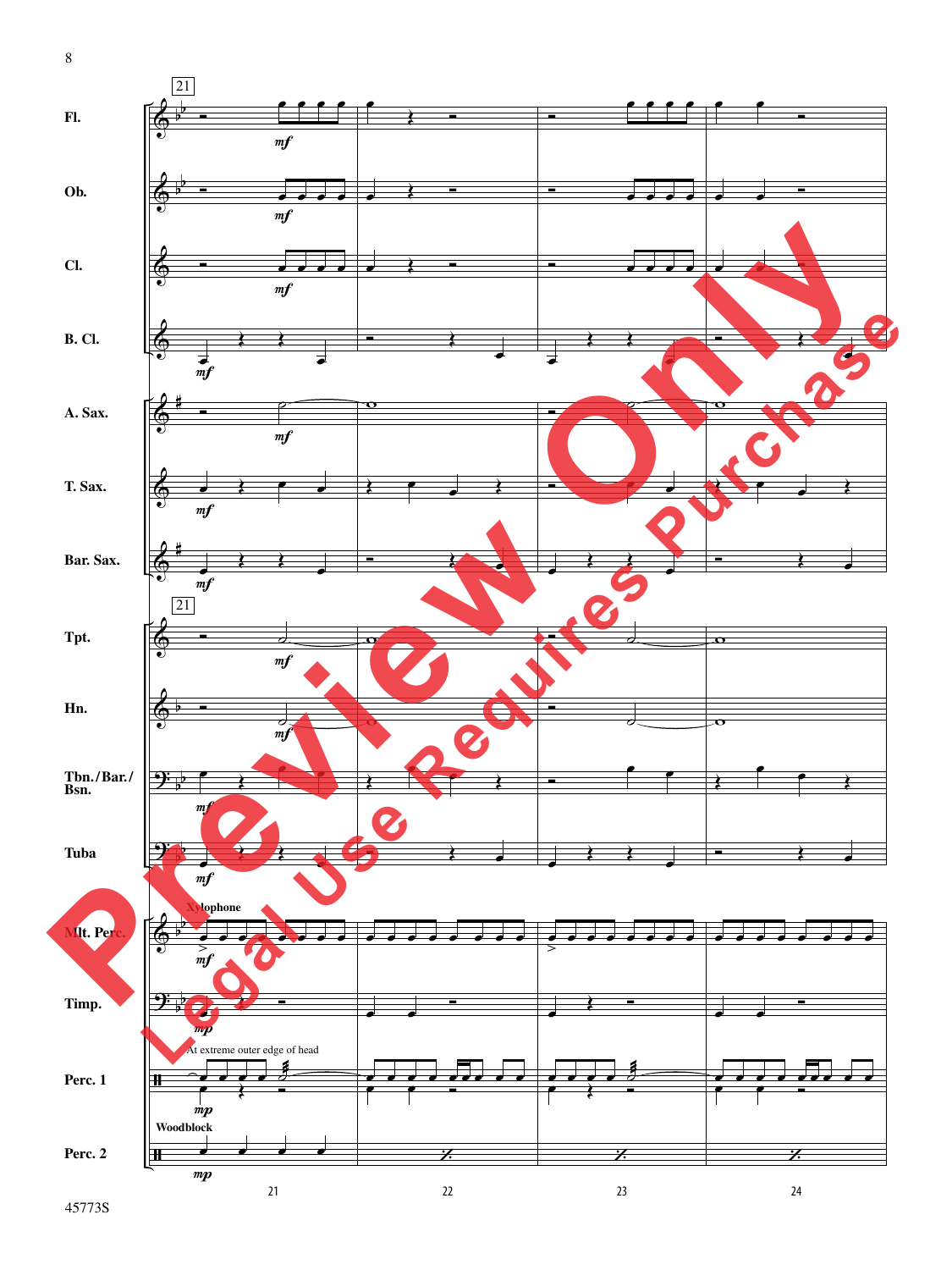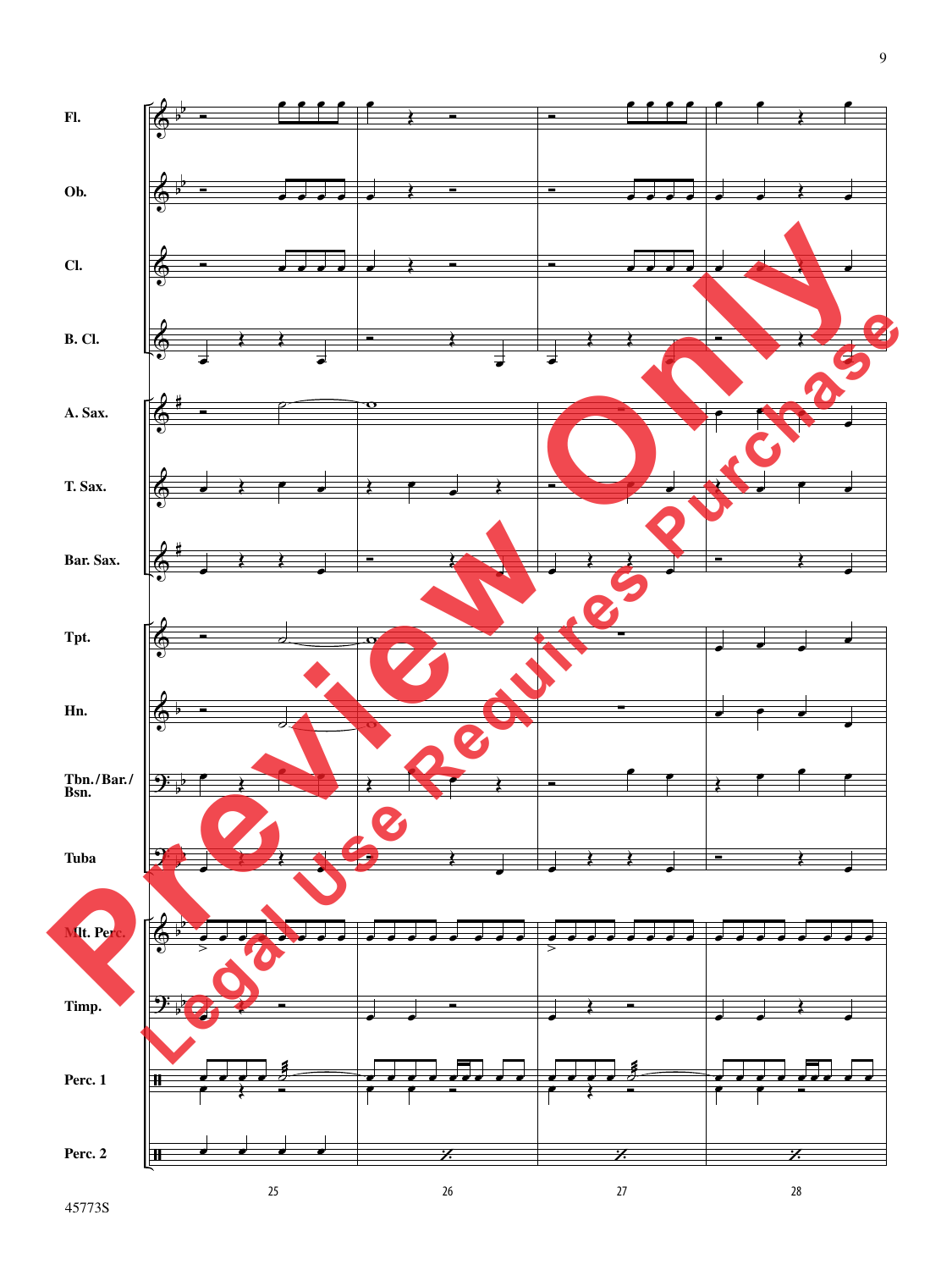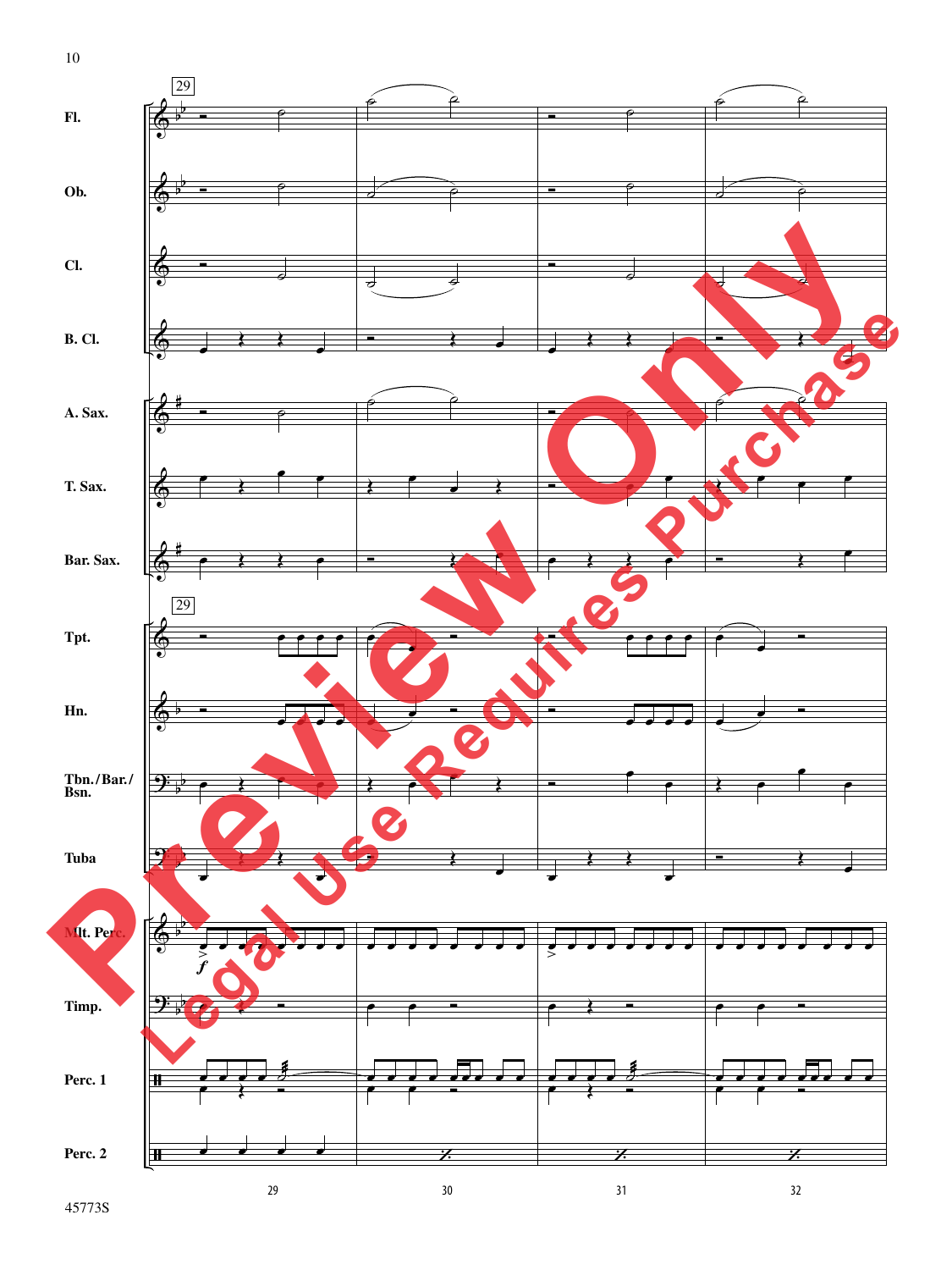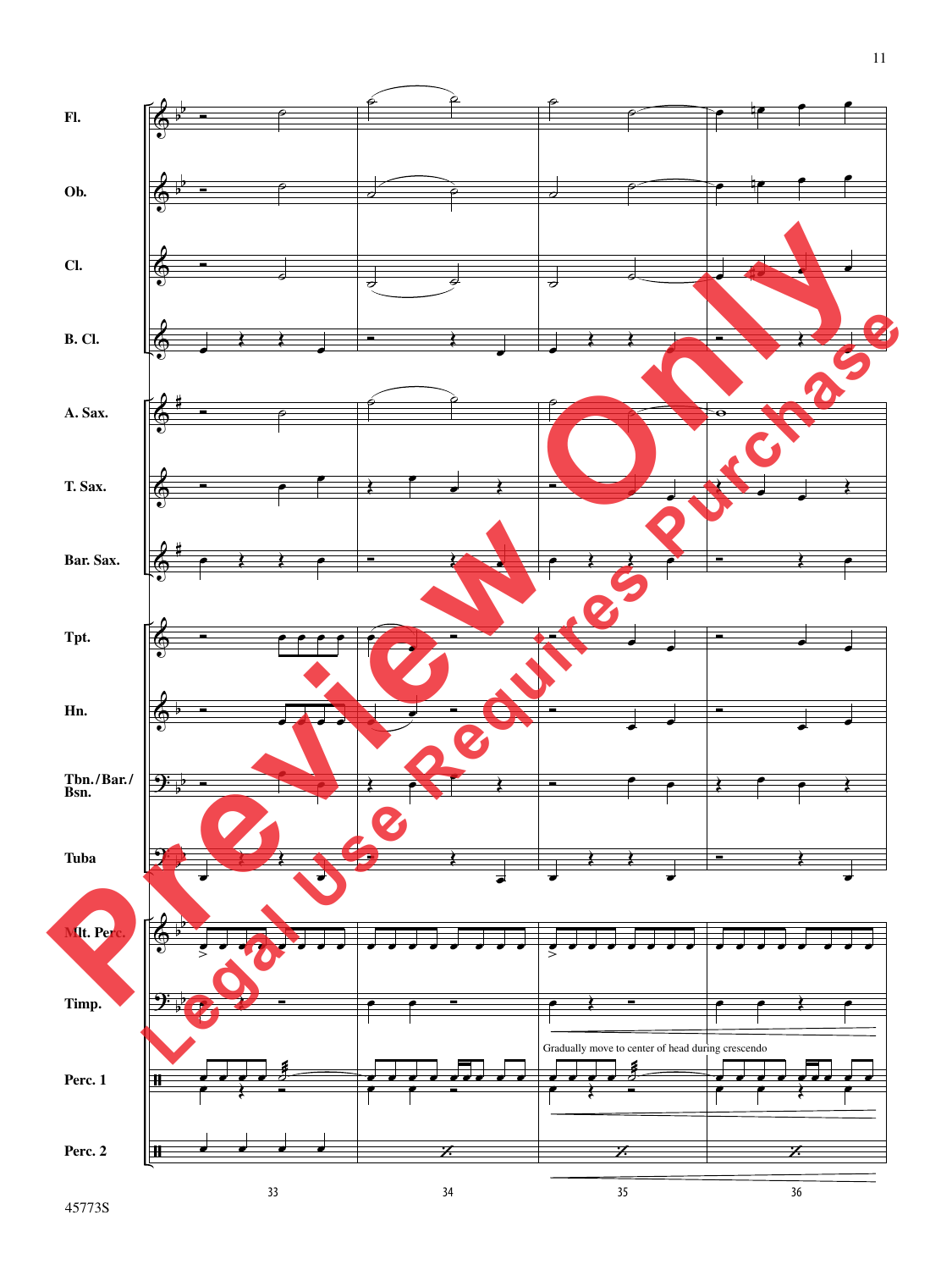

 $12 \,$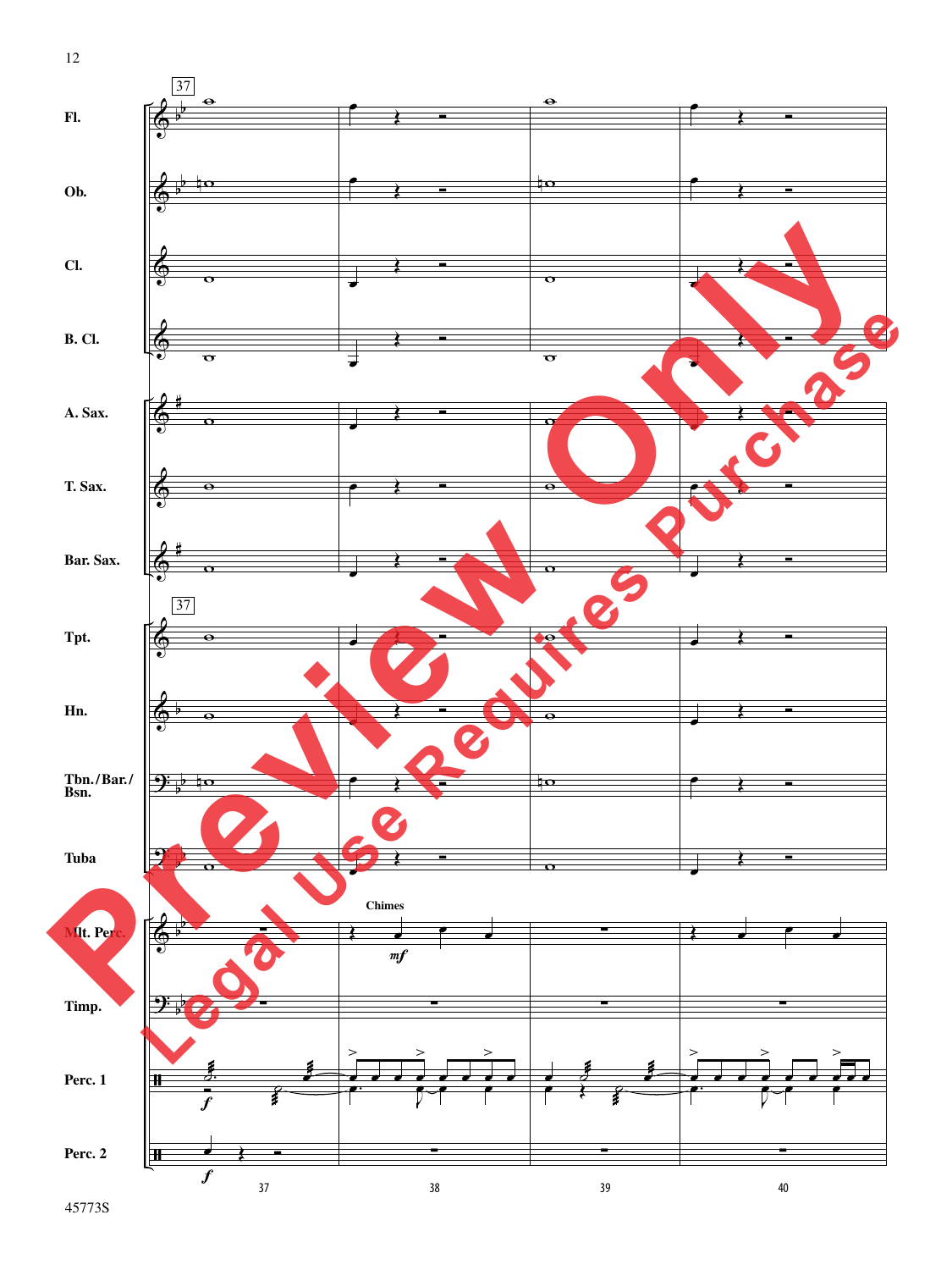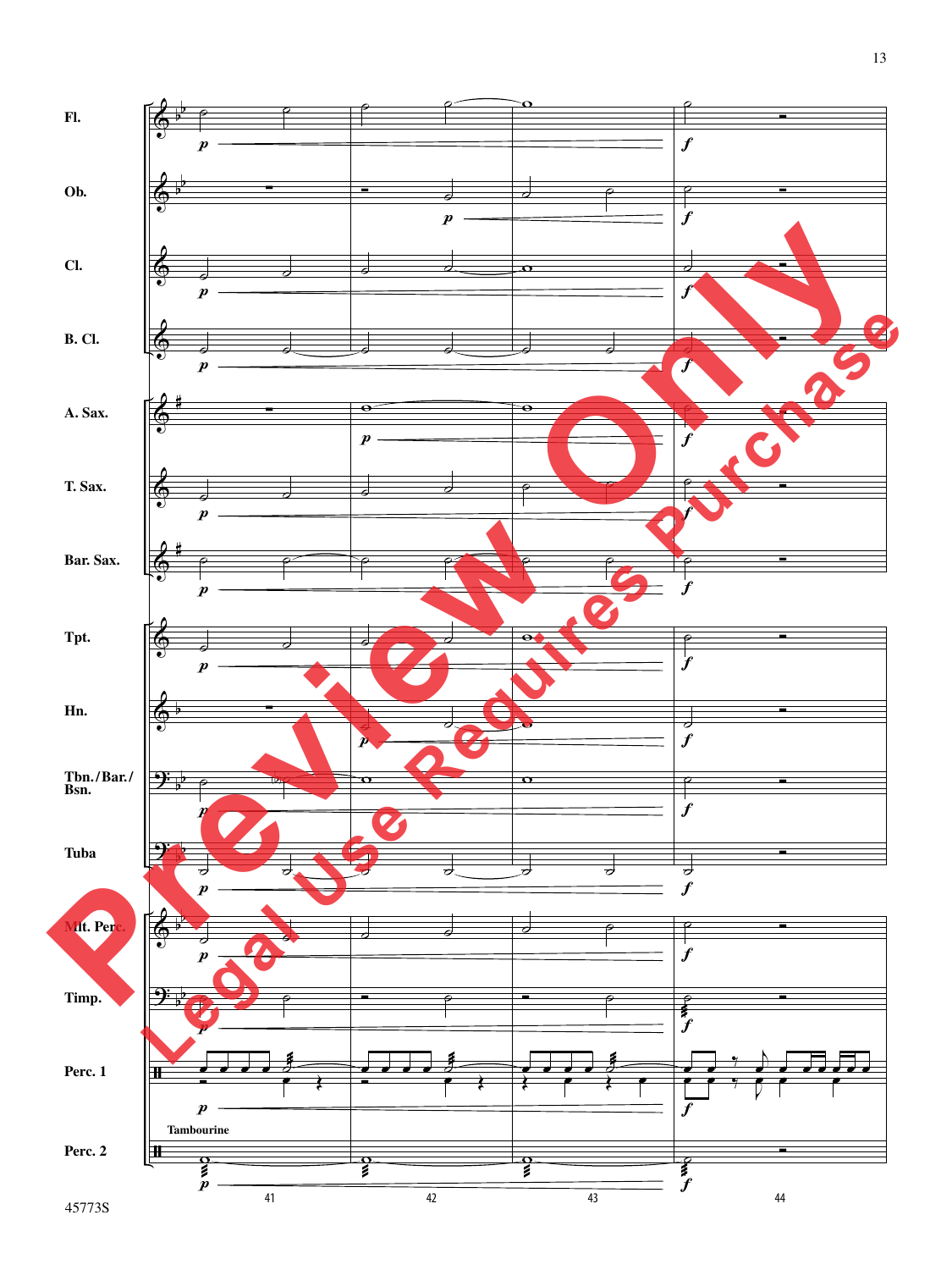

\*Begin this aleatoric passage with one flute, then quickly add in the remainder of the flute section, followed by oboe, clarinets, alto saxes, tenor saxes, and trumpets. Each player<br>should repeat the motive as many times a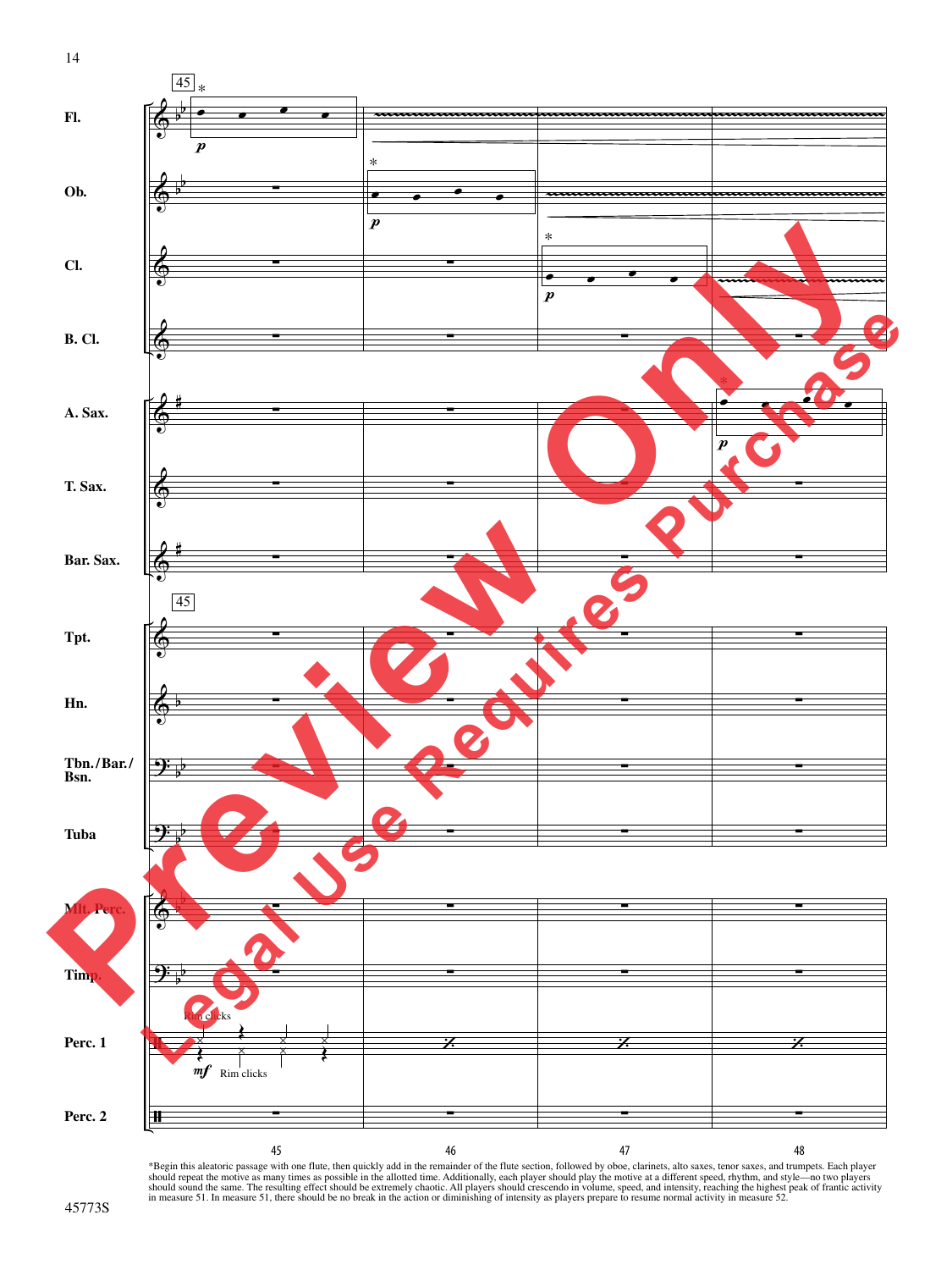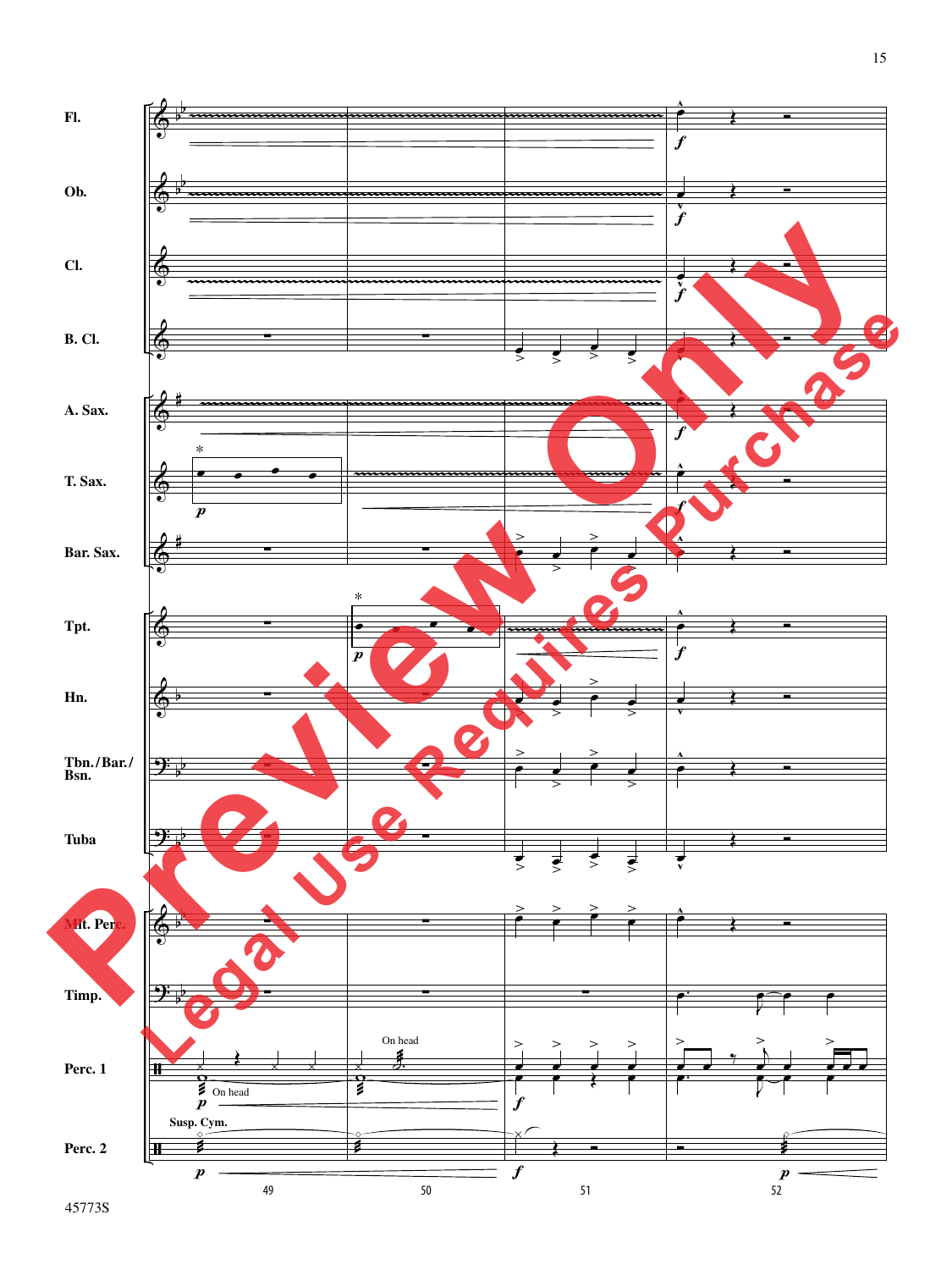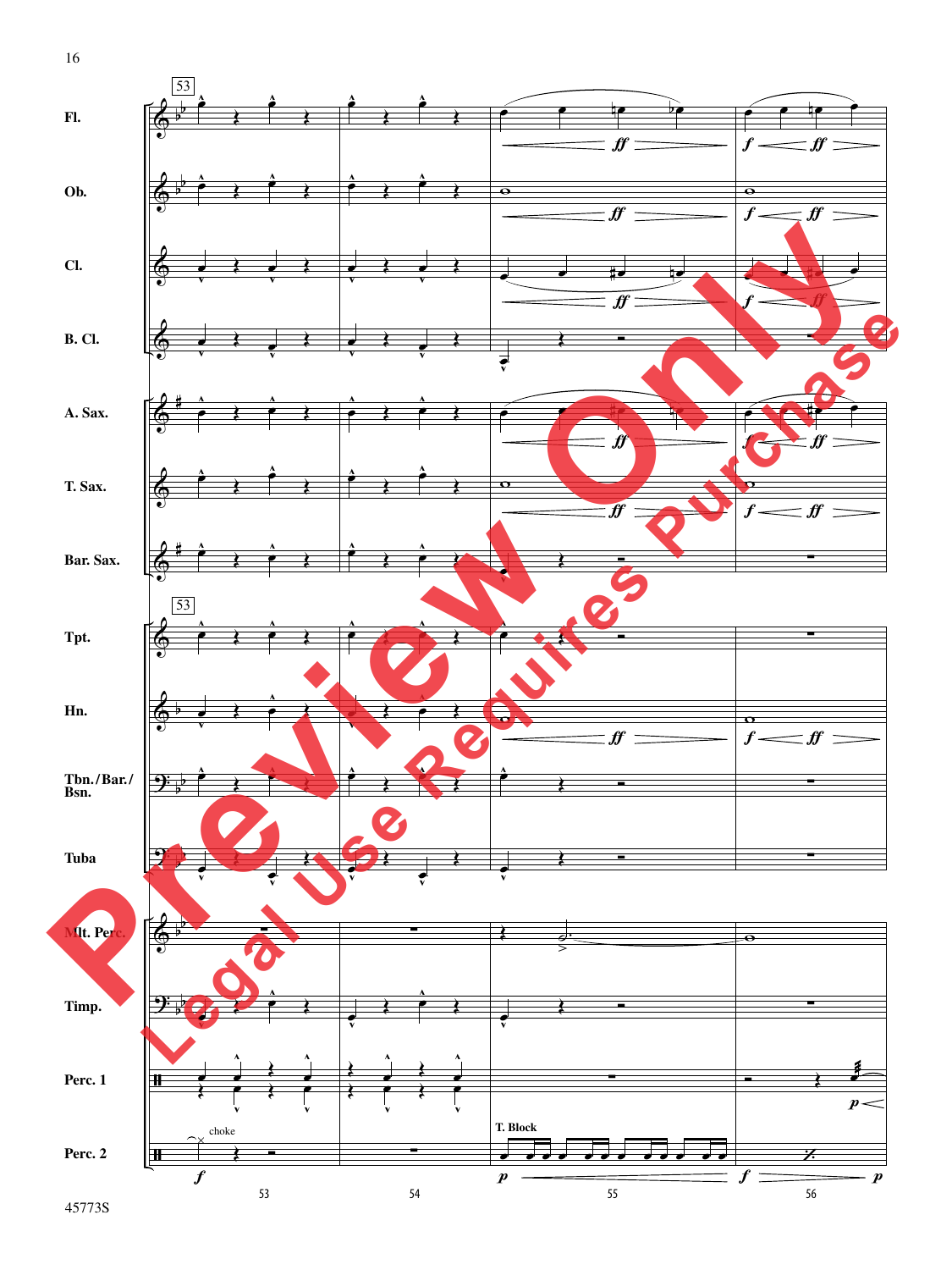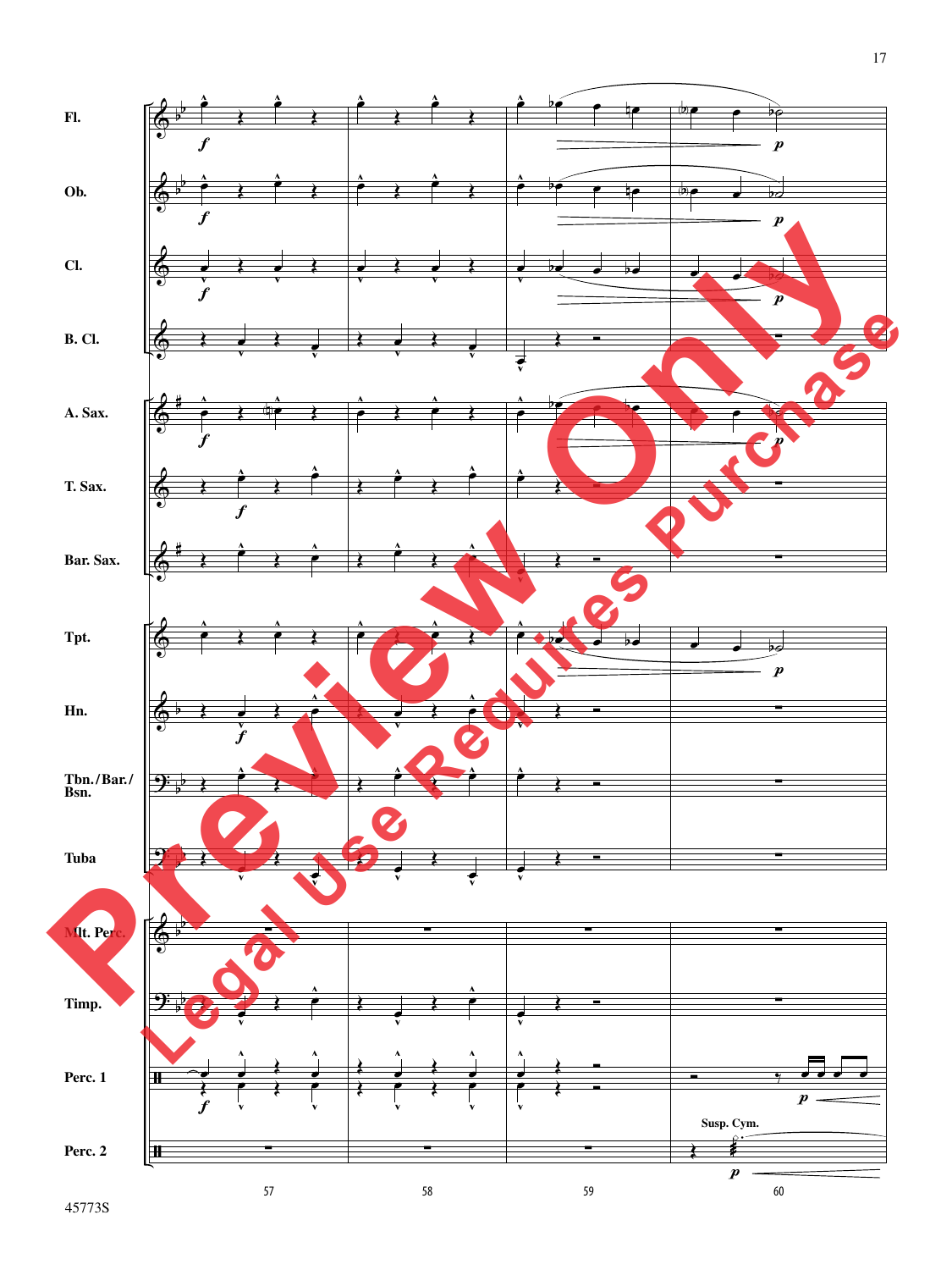

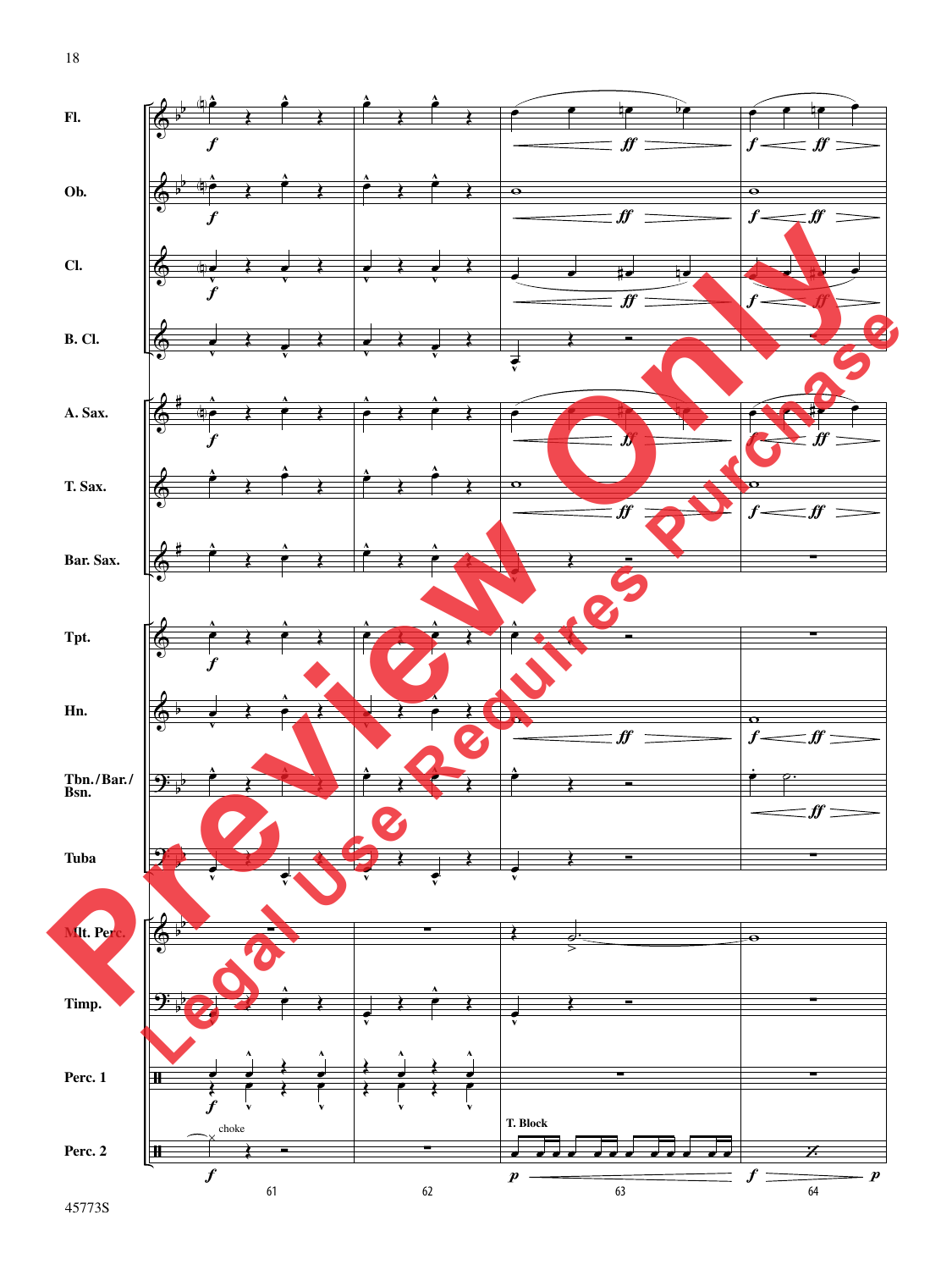